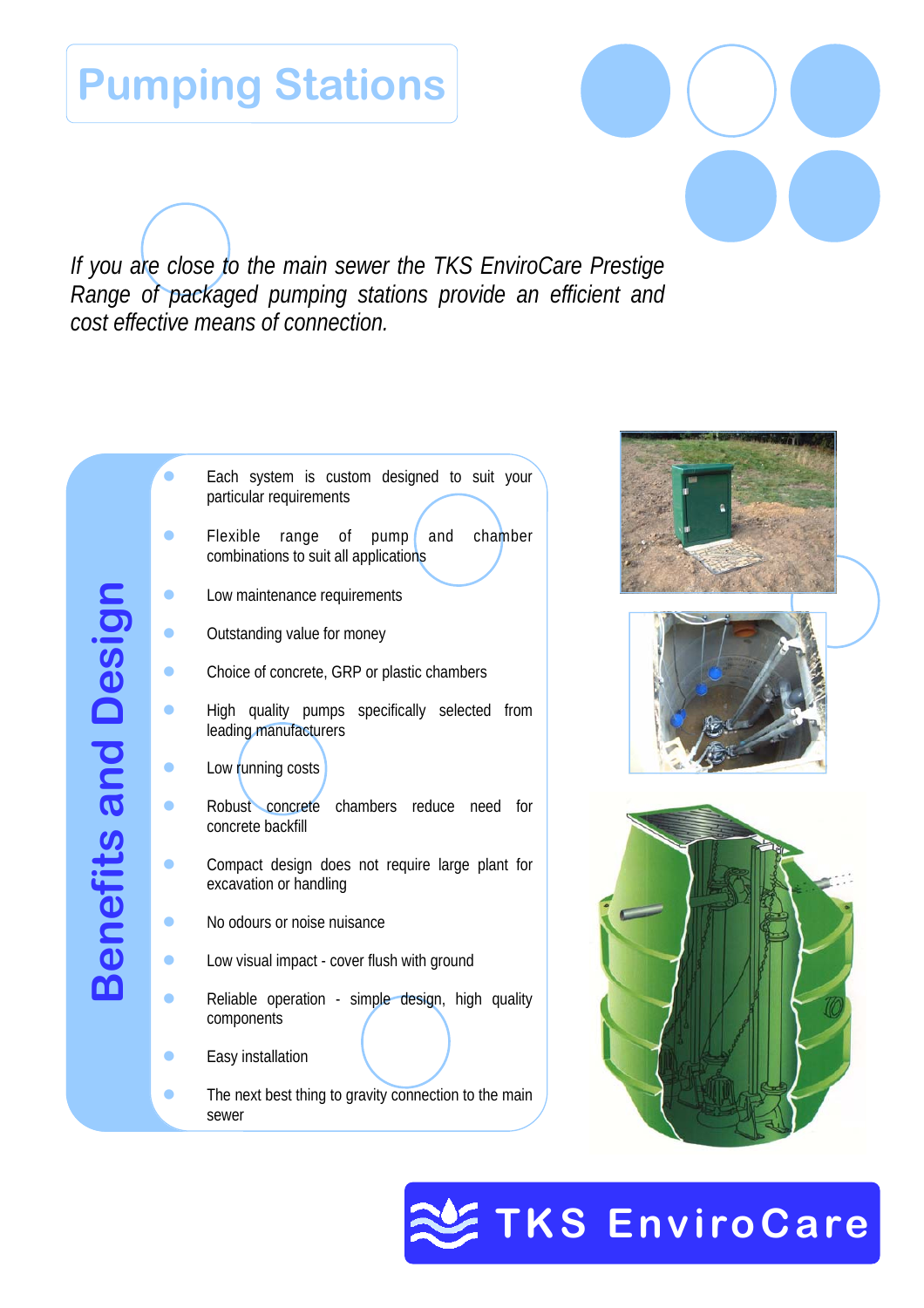### **Why use a Pumping Station?**

The Prestige Foul Water Pumping Station Range is designed to pump the raw effluent that is discharged from homes or business premises. They use two high-quality submersible sewage pumps, operating on a duty/standby basis via a local control panel.

Its cylindrical shape and concrete construction make it exceptionally strong. All Prestige foul water pumping stations are constructed from the highest quality components, including the use of stainless steel fittings throughout.

#### **Chamber Design**

The pumping station chambers are engineered to high standards and manufactured in either durable GRP or concrete ring sections. All connections, both inlet and outlet, and tank capacities can be adapted to suit individual site requirements.

If you select a system that is constructed from concrete ring sections, most of the assembly is carried out on site as part of the installation. Because of this the system design is much more flexible and the finished product precisely matches your unique project requirements. When specifying a GRP chamber the package comes pre-assembled, enabling it to be delivered to your site ready to be installed in a prepared excavation. It is then a simple matter to fit the pumps into the chamber and to mount the control panel into its housing before commissioning.

All of our packaged pumping stations are supplied with controls which enable fully automatic operation. Most models are also equipped with a high level alarm.

#### **Pump Selection**

We use a wide range of submersible pumps, predominantly from the ITT Lowara, KSB and Flygt ranges – all are well known for quality. These include macerator, grinder, solids handling and clean water pumps. A full range of flow and discharge head characteristics allow you to specify the control of discharges from most sites.

#### **Installation**

Pumping stations can be incorporated into the design of any private sewage treatment plant. This can be particularly helpful when drainage inverts are deep or when it is necessary to control fluctuating loads.



*Trenchless Installation of the pumped rising main* 

TKS EnviroCare provide a full supply and installation service for pumping stations and rising mains. This service includes liaising with local authorities and public and private utility companies to obtain the relevant permissions and licences. Where possible we will use the latest trenchless technology to lay the rising main in the highway to reduce costs and minimise disturbance.

## **How a Pumping Station Works**

The incoming sewage is held in the sump of the pumping chamber. When it reaches a predetermined level it triggers a float switch, which in turn activates one of the pumps. The pump keeps running until the level drops below the 'stop' float switch. This sequence continues with each of the pumps operating alternately to ensure even wear and tear.

In the unlikely event that one of the pumps develops a fault then an alarm is triggered and the second pump operates to ensure that system doesn't stop running. If for any reason the water level within the chamber reaches the 'high level alarm' float, then both pumps are put into operation and the alarm is triggered. Once the water level drops sufficiently the alarm will turn off.